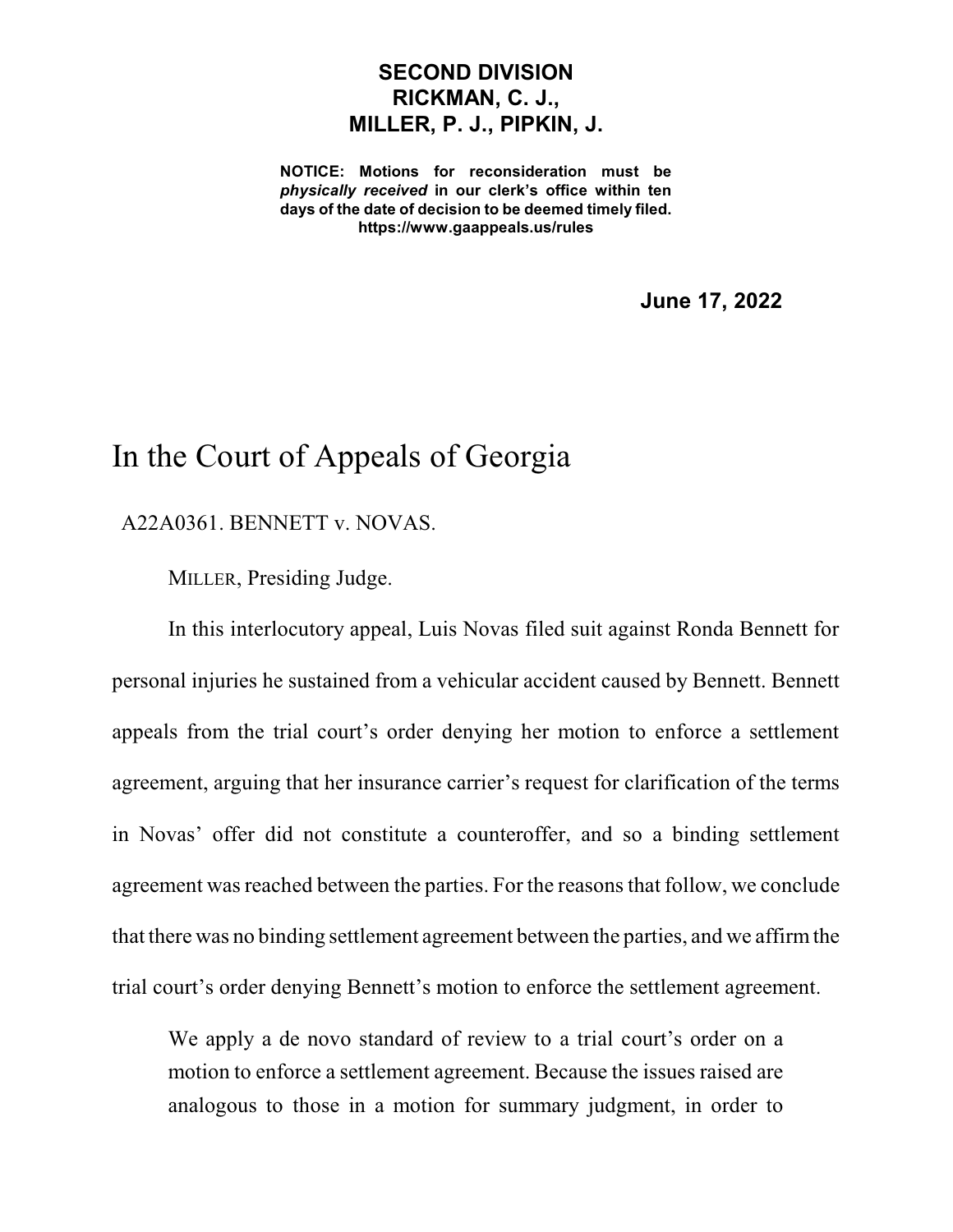succeed on a motion to enforce a settlement agreement, a party must show the court that the documents, affidavits, depositions and other evidence in the record reveal that there is no evidence sufficient to create a jury issue on at least one essential element of the Appellant's case. Thus, we view the evidence in a light most favorable to the nonmoving party.

(Citation omitted.) *Yim v. Carr*, 349 Ga. App. 892, 900 (2) (827 SE2d 685) (2019).

The facts of this case are largely undisputed. In the early evening hours of January 12, 2020, Novas was riding his motorcycle along E.E. Butler Parkway near Gainesville, Georgia. As Novas wastraveling straight along the parkway, he stopped at a red traffic light. Bennett, who was traveling along E.E. Butler Parkway from the opposite direction, approached the same traffic light as Novas and moved into the left turn lane. When the traffic light turned green, Novas proceeded through the intersection and was struck by Bennett as she attempted to make a left turn. The impact of the collision threw Novas from his motorcycle onto the pavement, and he sustained injuries to his pelvis, bladder, ribs, lungs, and stomach.

At the time of the accident, Progressive Mountain Insurance Company ("Progressive Insurance") was the insurance provider for John Bennett, who was the named insured under the policy while Ronda Bennett was listed as a driver under the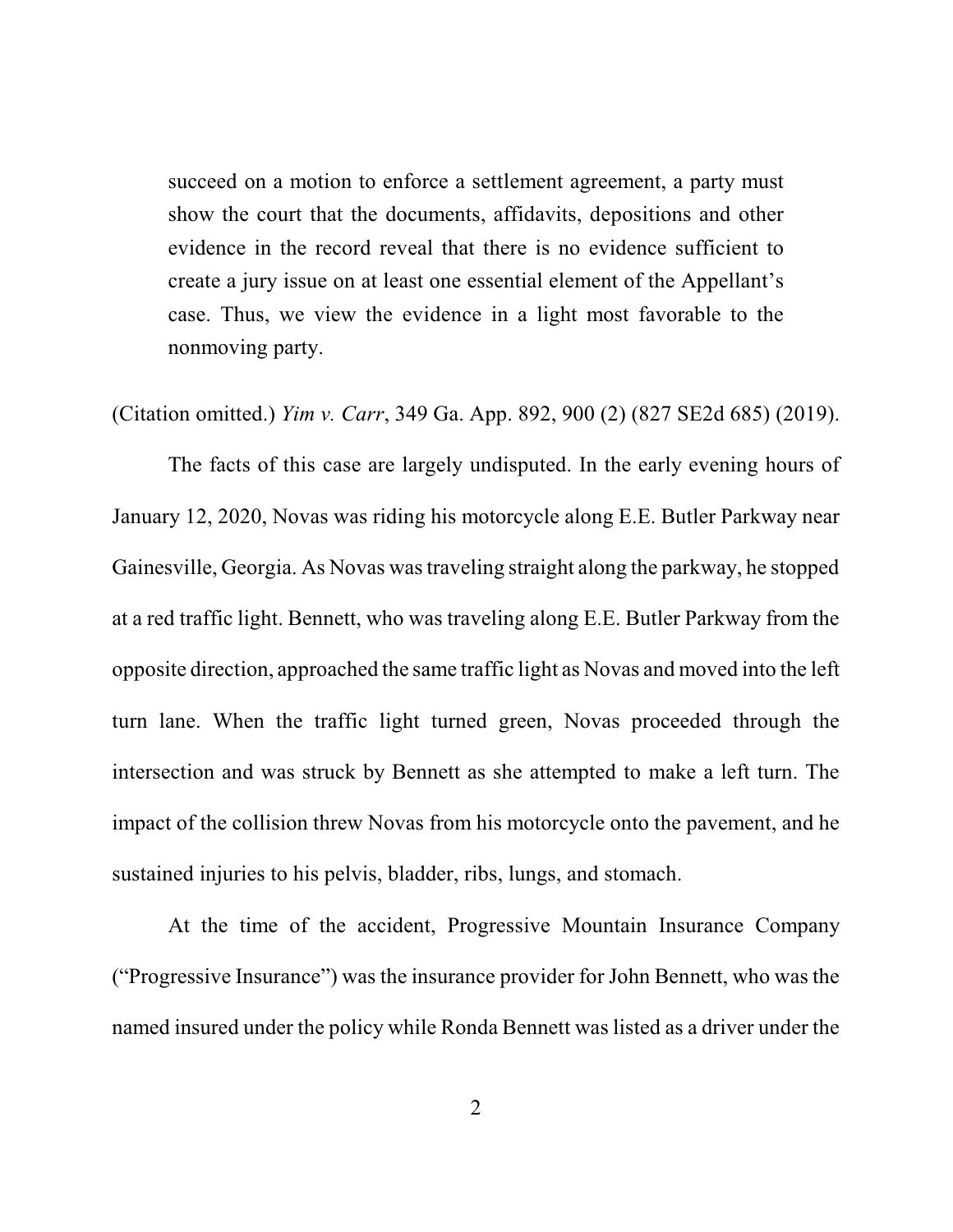policy. On June 4, 2020, Novas sent a letter to Progressive Insurance, proposing to settle his claims against the company and Ronda Bennett. Specifically, the letter stated in part:

I would like to resolve my personal injury claim against Ronda Bennett and [Progressive Insurance]. I will give you thirty days from the date you receive this letter according to the green return receipt provided by the postal service to accept this offer. Your acceptance of this offer must be made in writing to me, Luis Melendez Novas[.]. . . I seek the full \$25,000.00 liability insurance policy limit. In exchange for the policy limit, I will release all claims I have against Ronda Bennett and [Progressive Insurance] subject to a limited liability release based on Georgia Code Section 33-24-41.1 that will allow me to pursue other insurance coverage from other insurance companies and policies if any exist. This offer is contingent upon execution of an affidavit by [Progressive Insurance] that there are no other insurance policies that provide coverage for this wreck. I am making this offer based on Georgia Code Section 9-11-67.1. . . . Payment must be made to me within 10 days after your written acceptance of my offer to settle.

On June 10, 2020, Progressive Insurance sent a letter to Novas, acknowledging Novas' offer to settle his claims against Bennett and Progressive Insurance. Progressive Insurance then stated in the letter that John Bennett was the insured under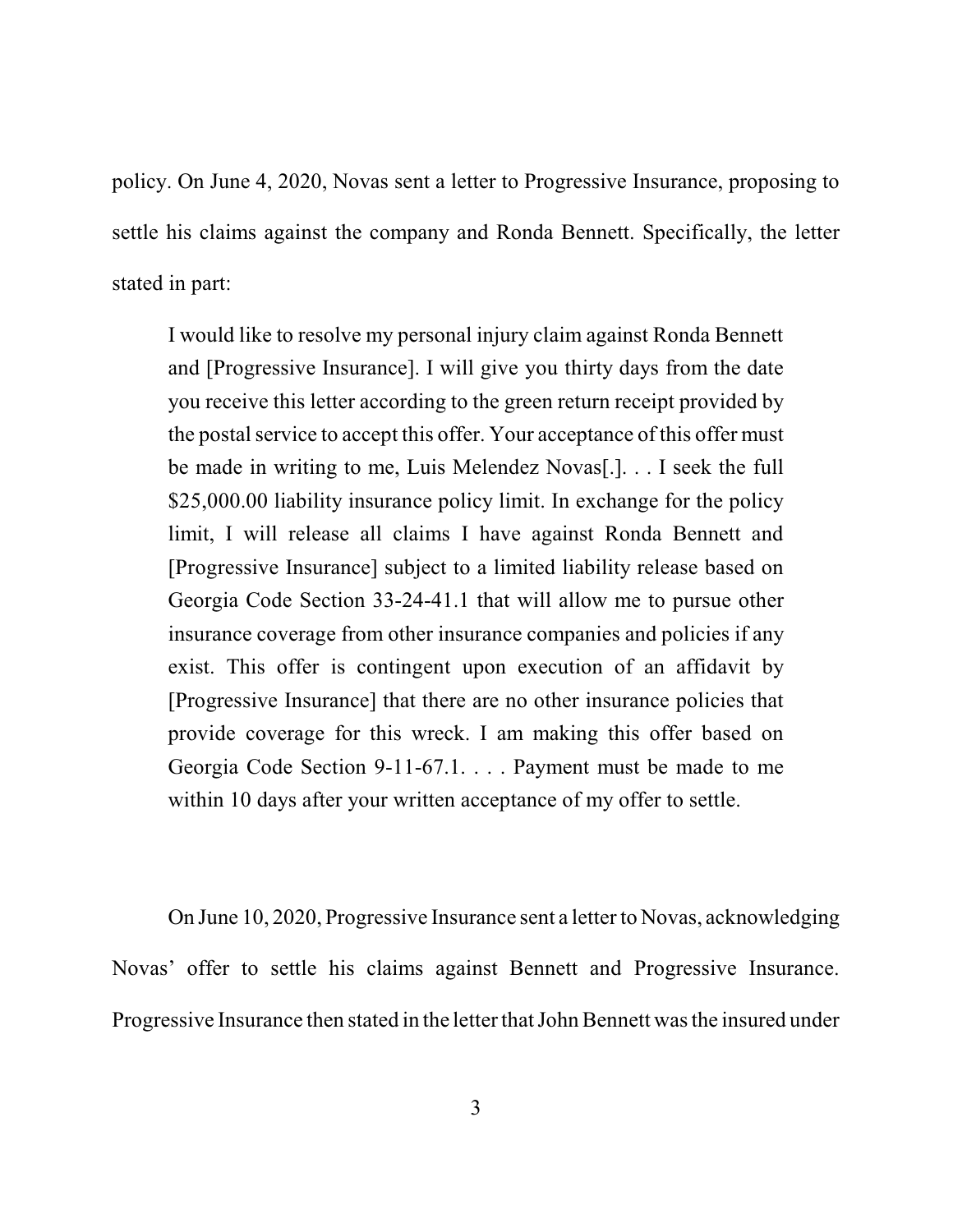the policy, and posed the following question to Novas: "Could you please clarify if John F. Bennett can also be named on the limited liability release?" Novas did not initially respond to this letter. On July 7, 2020, Progressive Insurance sent Novas a letter "accepting" Novas' offer, along with a check for \$25,000 and an affidavit stating that there were no other policies that could provide coverage for the accident. Novas returned the check to Progressive Insurance and informed Progressive Insurance that it had failed to properly accept his offer because itsrequest to add John Bennett to the release constituted a counteroffer.

Novas subsequently filed suit a negligence action against Bennett. Bennett answered the complaint and filed a motion to enforce the settlement agreement, arguing that a binding settlement agreement was reached between the parties. The trial court denied the motion after a hearing, concluding that Progressive Insurance's response letter to Novas requesting to add John Bennett to the release constituted a counteroffer. The trial court certified its ruling for immediate review, and this interlocutory appeal followed.

In her sole enumeration of error, Bennett argues that the trial court erred by denying her motion to enforce the settlement agreement because Progressive Insurance's response letter to Novas merely sought clarification of the terms of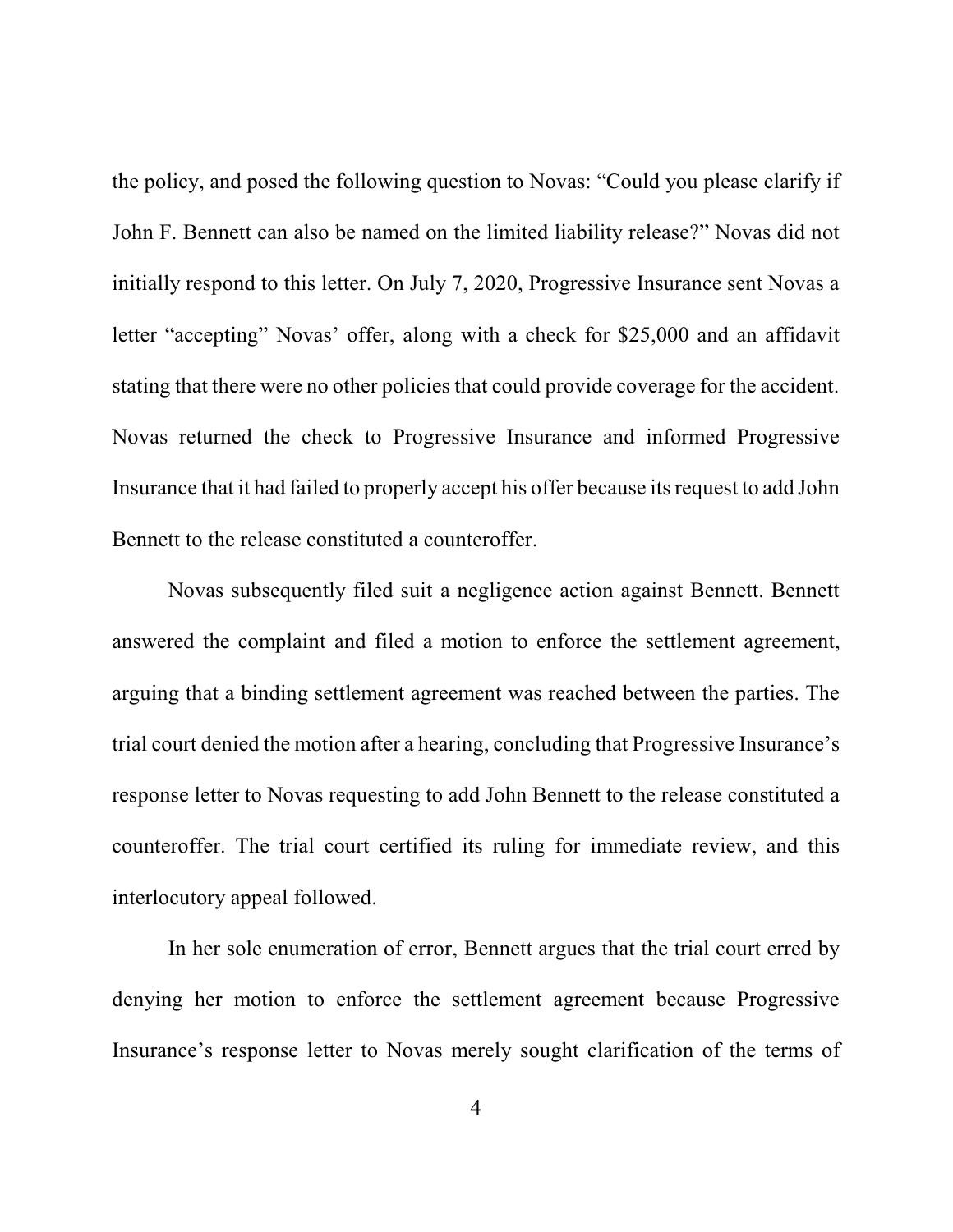Novas' offer in accordance with OCGA § 9-11-67.1 and that Novas' offer was unequivocally accepted without variance. We conclude that Progressive Insurance's response letter constituted a counteroffer and that Novas' offer was not unequivocally accepted.

(a) As to Bennett's claim that Progressive Insurance's response letter was an attempt to seek clarification, we first note that

[u]nder Georgia law, an agreement alleged to be in settlement and compromise of a pending lawsuit must meet the same requisites of formation and enforceability as any other contract. In this regard, it is well settled that an agreement between two parties will occur only when the minds of the parties meet at the same time, upon the same subject matter, and in the same sense. An answer to an offer will not amount to an acceptance, so as to result in a contract, unlessit is unconditional and identical with the terms of the offer. *To constitute a contract, the offer must be accepted unequivocally and without variance of any sort*. No contract exists until all essential terms have been agreed to, and the failure to agree to even one essential term means there is no agreement to be enforced. In determining if parties had the mutual assent or meeting of the minds necessary to reach agreement, courts apply an objective theory of intent whereby one party's intention is deemed to be that meaning a reasonable person in the position of the other contracting party would ascribe to the first party's manifestations of assent.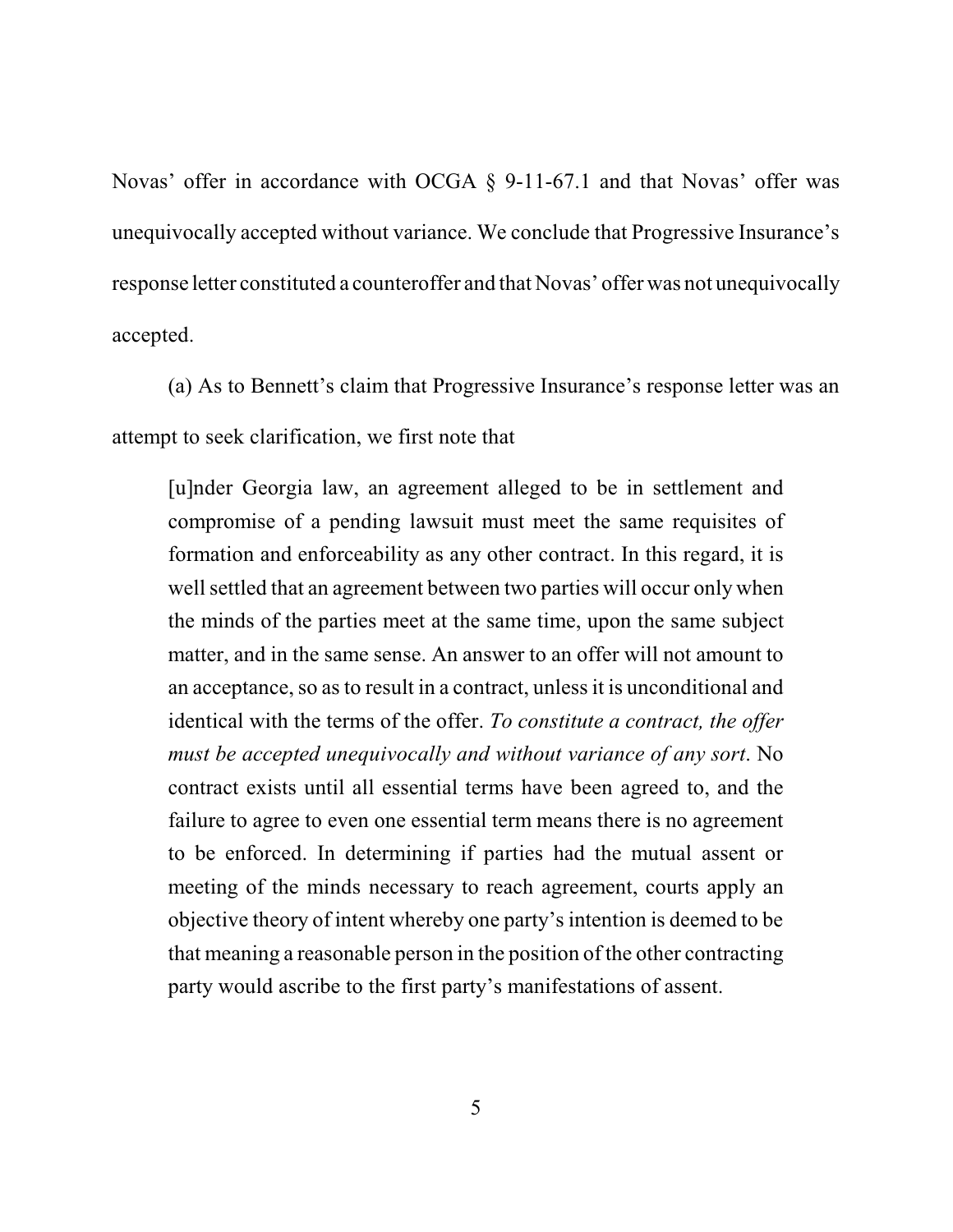(Citation omitted; emphasissupplied.) *Wright v. Nelson*, 358 Ga. App. 871, 874 (856 SE2d 421) (2021).

OCGA § 9-11-67.1 delineates the essential terms that must be present in an offer to settle, and they include:

(1) The time period within which such offer must be accepted, which shall be not less than 30 days from receipt of the offer; (2) Amount of monetary payment; (3) The party or parties the claimant or claimants will release if such offer is accepted; (4) The type of release, if any, the claimant or claimants will provide to each releasee; and (5) The claims to be released.

OCGA  $\S$  9-11-67.1 (a) (1) - (5) (2013).<sup>1</sup> After receiving an offer to settle, "the recipients shall have the right to seek clarification regarding terms, liens, subrogation claims, standing to release claims, medical bills, medical records, and other relevant facts. An attempt to seek reasonable clarification shall not be deemed a counteroffer." OCGA § 9-11-67.1 (d) (2013). However, "[a] purported acceptance of a plaintiff's settlement offer which imposes conditions or *attempts to release parties other than the named defendant-offeree will be construed as a counter-offerto the offerto settle for the policy limits.*" (Emphasis supplied.) *Herring v. Dunning*, 213 Ga. App. 695,

 $1$  OCGA § 9-11-67.1 (2013) was in effect at the time of this incident.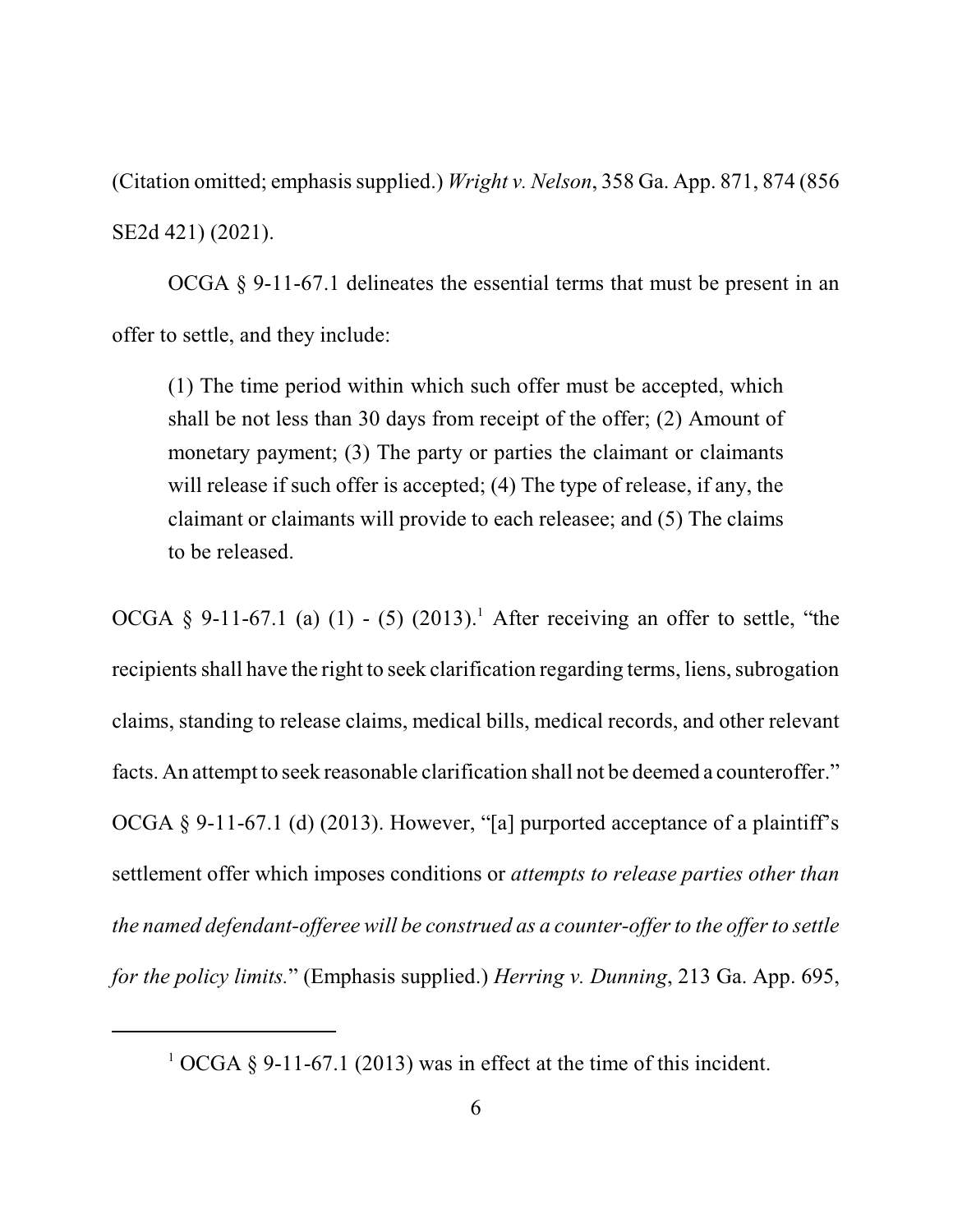698 (446 SE2d 199) (1994); see also *Pritchard v. Mendoza*, 357 Ga. App. 283, 288 (850 SE2d 472) (2020) ("A purported acceptance of an offer that varies *even one term* of the original offer is a counteroffer.") (citation omitted).

The facts of this case bear some resemblance to *Yim v. Carr*, 349 Ga. App. 892 (827 SE2d 685) (2019). There, the plaintiff offered to settle her claims against the defendant that arose from a traffic accident, and she sent the defendant a limited liability release stating that only he would be released from her claims. Id. at 900-901 (2). The defendant's insurance carrier then sent the plaintiff a letter purporting to accept the plaintiff's offer, but the letter also referenced the named insureds on the policy and requested that the plaintiff contact the insurance carrier to discuss the release as it pertained to the named insureds. Id. at 902 (2). On appeal, we reversed the trial court's order granting the insurance carrier's motion to enforce the settlement agreement and concluded that the insurance carrier "wanted to negotiate . . . over the inclusion of [the named insureds] in the release." Id. at 905 (2).

Here, Novas sent a letter to Progressive Insurance offering to settle his claims against Bennett and Progressive Insurance for \$25,000 in exchange for a limited liability release. In the offer letter, Novas*twice* identified the only two parties against which he wished to settle his claims: Bennett and Progressive Insurance. Specifically,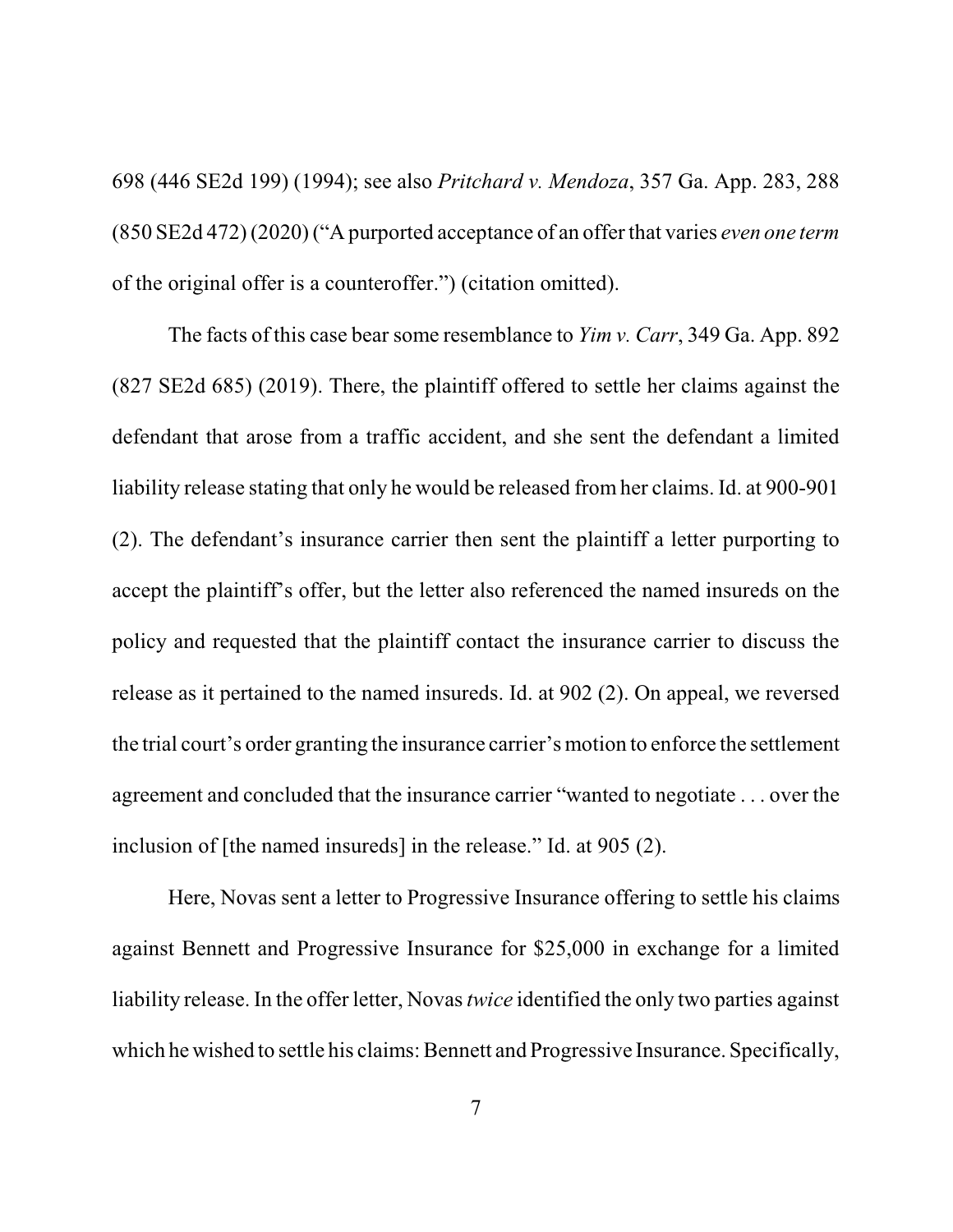Novas stated in the letter that he desired "to resolve [his] personal injury claim against Ronda Bennett and [Progressive Insurance]," and that in exchange for the policy limit, he would "release all claims [he] ha[d] against Ronda Bennett and [Progressive Insurance]." Progressive Insurance then sent Novas a response letter expressly acknowledging the terms of Novas' offer and his offer to release Bennett and Progressive Insurance. Progressive Insurance did not pose any questions to Novas pertaining to the existing terms in his offer letter or the specific parties he offered to release, nor did it give any indication that it would unequivocally accept Novas' offer. Instead,Progressive Insurance asked Novas whether an additional party that Novas did not previously offer to release could "also be named on the limited liability release[.]"

Viewed in the light most favorable to Novas as the nonmoving party, we conclude that Progressive Insurance's response letter was not an attempt to seek clarification, but it instead constituted a counteroffer under *Yim*. The offer letter was "plain and unambiguous" with respect to the two parties Novas was willing to release. *Yim*, supra, 349 Ga. App. at 907 (2). Progressive Insurance's response letter, however, was not identical with the terms of Novas' offer, nor was it unvarying from the precise terms of Novas' offer. Instead, it questioned whether an additional party could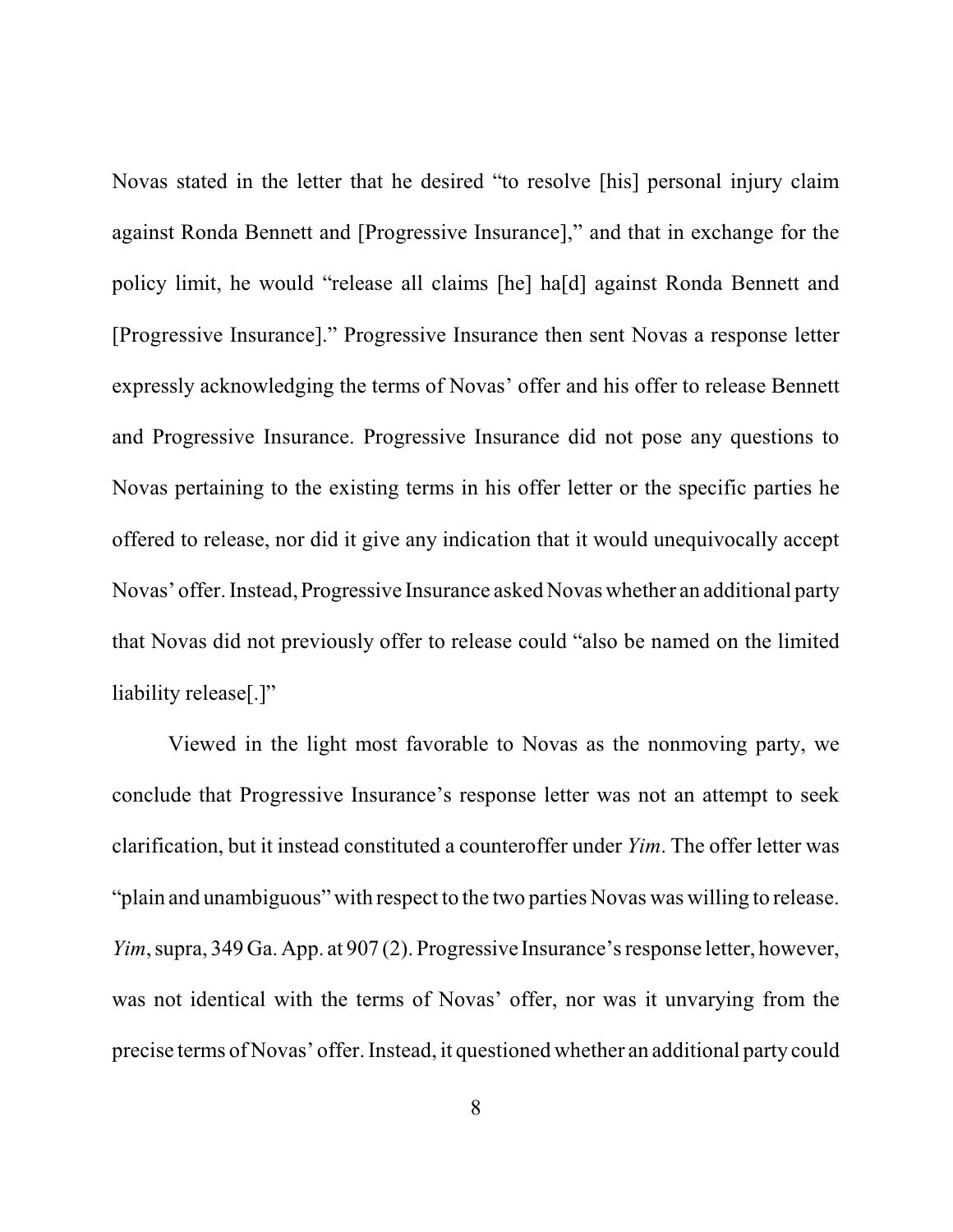be added to the release which evincesthat Progressive Insurance "wanted to negotiate . . . over the inclusion of [John Bennett] in the release," and it therefore constituted a counteroffer. *Yim,* supra, 349 Ga. App. at 905 (2).<sup>2</sup> The fact that Progressive Insurance used the word "clarify" in its response letter is of no significance. As correctly noted by the trial court, "simply putting the word clarify in a response to [the] [p]laintiff does not in and of itself have this effect." The response letter did not pose any questions to Novas regarding Bennett or Progressive Insurance, who were the only parties Novas had offered to release. Thus, it cannot be said that Progressive Insurance was confused and was merely attempting to clarify the terms of Novas' existing offer. Thisis especially so given that Progressive Insurance later sent Novas a letter purporting to unequivocally accept his offer, which demonstrated its understanding regarding the only two parties Novas had offered to release.

<sup>&</sup>lt;sup>2</sup> Although Bennett attempts to distinguish  $Yim$  on the grounds that the plaintiff in that case included a release with her offer and stated "in all caps" that only her release would be executed, we find these distinctions to be inconsequential. There is no language in OCGA § 9-11-67.1 (2013) that requires a party to include a release with a settlement offer, nor is there any language in the statute that requires a plaintiff to use any particular words or phrases in satisfying the requirements of a settlement offer. "The General Assembly did not draft the language of the statute in this manner, and we will not construe the statute as if it did." *West v. City of Albany*, 300 Ga. 743, 746 (797 SE2d 809) (2017).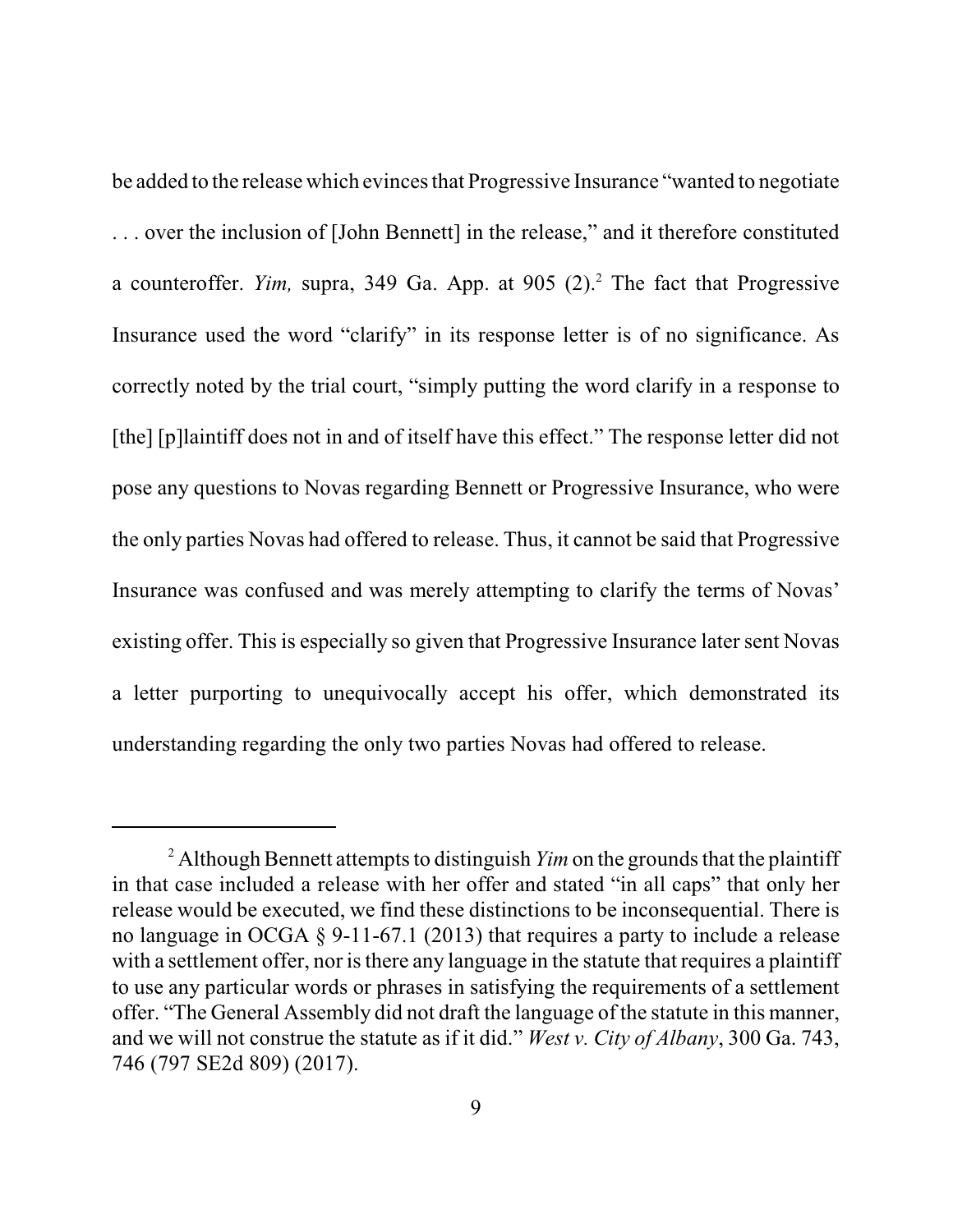We also reject Bennett's claim that Progressive Insurance's request to add John Bennett to the release was reasonable under OCGA  $\S 33-24-41.1$  (2019),<sup>3</sup> the statute that governs limited liability releases. There is no language in the statute to indicate that a limited liability release *must* release all insured persons under a policy. The statute simply requires that the *insured tort-feasor* be released from the plaintiff's claims. OCGA § 33-24-41.1 (b) (2) (2019). Notably, we found in *Yim* that the response letter that included references to OCGA § 33-24.41.1 (b) (2) *was further proof* that the insurance carrier sought to negotiate over the persons to be included in the release. See *Yim*, supra, 349 Ga. App. at 907 (2). Hence, Bennett's claim that Progressive Insurance's request was reasonable in light of OCGA § 33-24-41.1 (2019) is unavailing.

 $3 OCGA \t3 33-24-41.1 \t(b) (1) - (2) (2019)$  states that the limited release shall:

<sup>(1)</sup> Release the settling carrier from all liability from any claims of the claimant or claimants based on injuries to such claimant or claimants; and

<sup>(2)</sup> Release the insured tort-feasor covered by the policy of the settling carrier from all personal liability from any and all claims arising from the occurrence on which the claim is based except to the extent other insurance coverage is available which covers such claim or claims.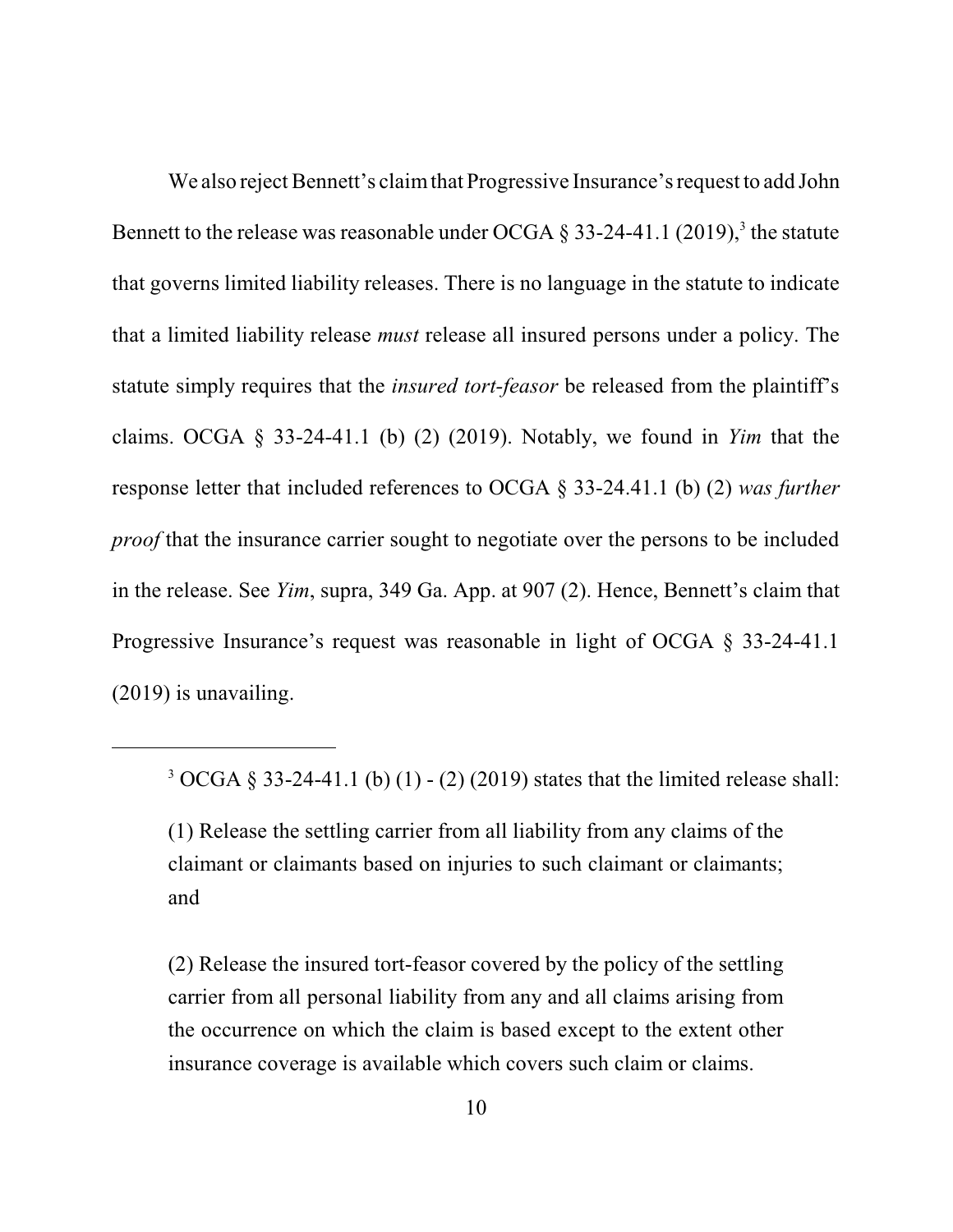We are exceedingly mindful that OCGA  $\S$  9-11-67.1 (d) permits a party to request clarification regarding the terms of an offer to settle and that such attempts to seek clarification do not constitute counteroffers. Indeed, this Court has previously identified requests for clarification that did not constitute a counteroffer. See, e.g., *Sherman v. Dickey*, 322 Ga. App. 228, 232-233 (1) (744 SE2d 408) (2013) (rejecting the plaintiff's argument that a binding settlement was not reached because the inclusion of a lien affidavit only sought to confirm the previous assertion made by the plaintiff's attorney). But that is not what occurred in this case. Here, Progressive Insurance did not pose any questions regarding the parties Novas offered to release, but instead requested that an additional party be added to the release.<sup>4</sup> Therefore, given the circumstances of this case, the trial court did not err in its determination that Progressive Insurance's response letter requesting for John Bennett to be included in the release constituted a counteroffer rather than a request for clarification and that no valid contract had therefore been formed between the parties.

(b) We further reject Bennett's argument that, notwithstanding Progressive Insurance's response letter, a binding settlement offer was nevertheless reached between the parties. Specifically, Bennett argues that a binding agreement was still

<sup>&</sup>lt;sup>4</sup> At oral argument, Bennett's counsel admitted that "it's a request."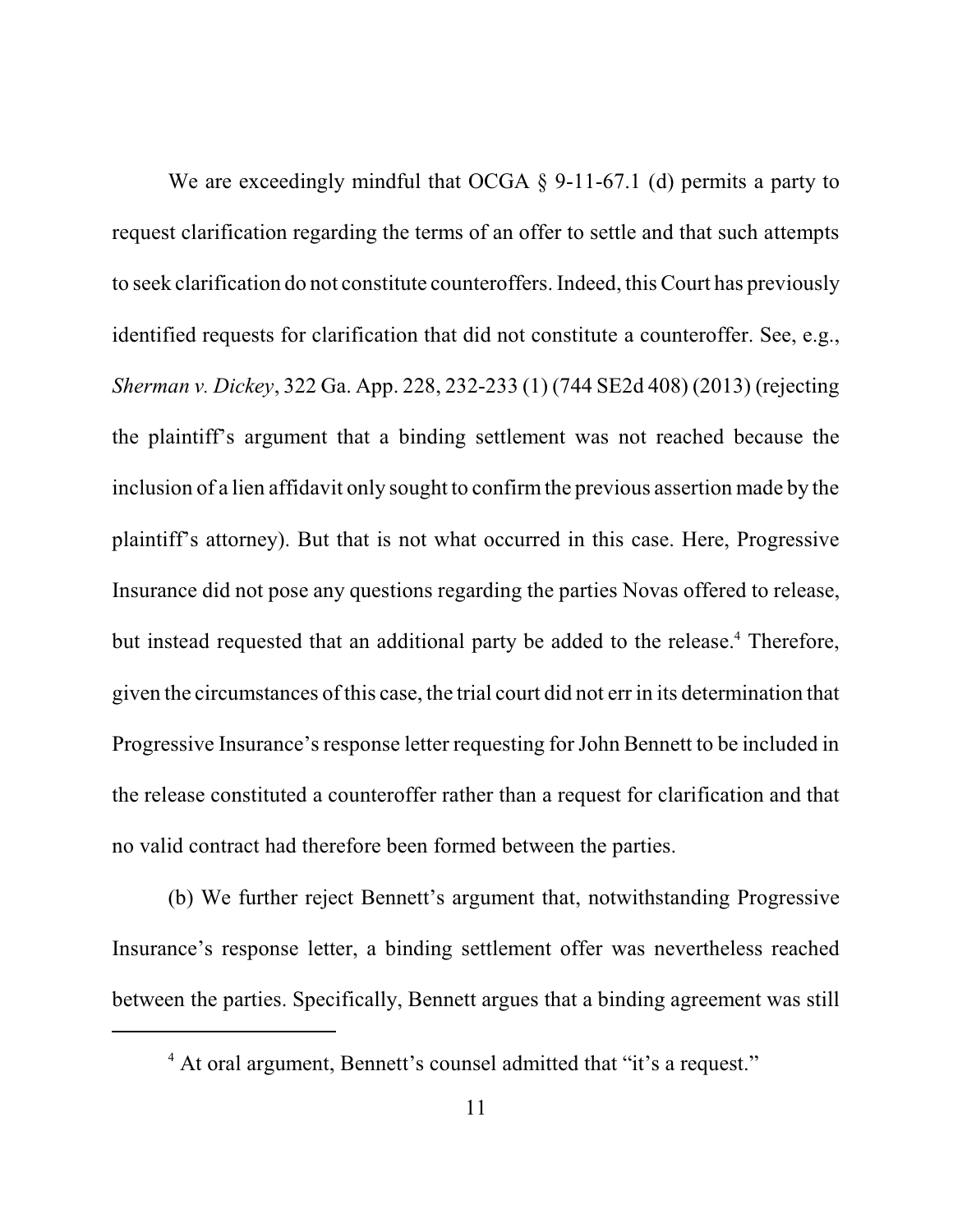reached because after Progressive Insurance's response letter, the company "accepted" Novas' offer and sent payment to him within the time specified in his offer letter. This argument, however, is meritless.

It is well settled that "a subsequent communication by one party to the alleged contract that varies even one term of the original contract is a counteroffer; a counteroffer rejects an offer and terminates the offeree's power of acceptance." (Citation and punctuation omitted.) *Swan Kang, Inc. v. Kang*, 243 Ga. App. 684, 687  $(2)(534 SE2d 145)$  (2000). Additionally, because a counteroffer terminates the power of acceptance, "the initial offer was no longer outstanding and could not later be accepted unless renewed." *Duval & Co. v. Malcom*, 233 Ga. 784, 787 (2) (214 SE2d 356) (1975).

Here, as we have determined above, Progressive Insurance's response letter constituted a counteroffer because it sought to add an additional party to the release that was not identified in Novas' offer letter. Because the response letter constituted a counteroffer, the counteroffer terminated Progressive Insurance's ability to accept Novas' offer, and the offer could not be accepted unless Novas renewed the offer. Because Bennett fails to point to anything in the record to show that Novas later